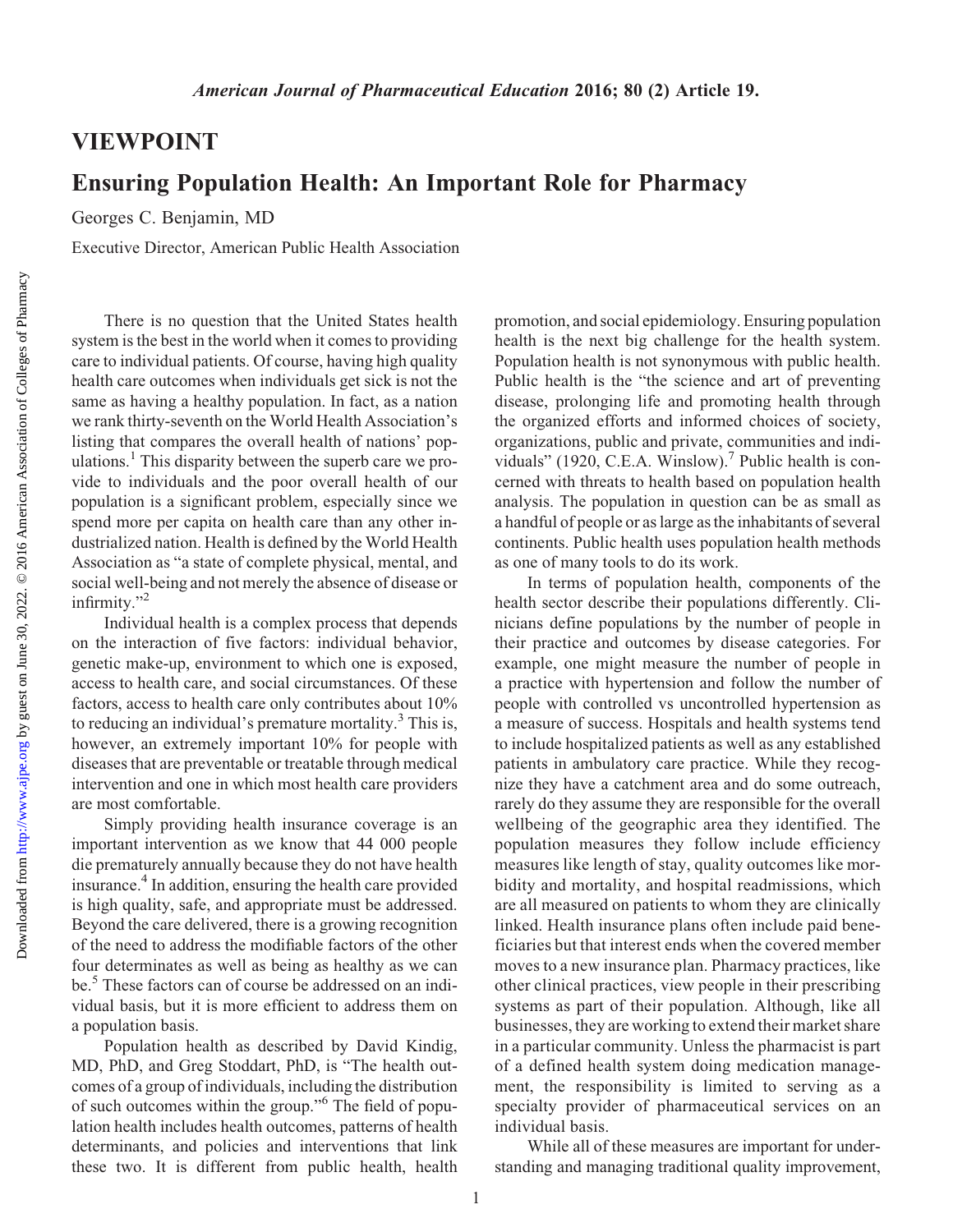they don't necessarily allow the clinical health system to address a community's entire population. For example, even if a clinical practice has good data on its patients with hypertension and has a quality management process able to improve therapeutic control in many of its patients, the practice still may not know the quality measure denominator because it only knows the hypertension status of those in the practice, not in the community. The absence of this information gives clinician practitioners and health system a false sense of how they are doing in terms of improving the overall health of the community. A communitywide assessment would identify many individuals who need care and, if an appropriate social history is done, might identify barriers to receiving better therapeutic outcomes for all of their patients. Such knowledge is essential to craft broad solutions that address both clinical and nonclinical factors.

Improving the health of an entire community or population requires a fundamental shift in approach. It first requires refocusing health and wellness efforts on all patients in a geographic area beyond established patients. Secondly, outcomes need to be measured across multiple modifiable dimensions including health care, environment, social circumstances, and individual behavior. It may employ interventions beyond health care and involve players beyond the traditional health sector.

Let's explore a hypothetical case study of a truly population-based system. We know that asthma is a common environmentally sensitive condition. We also know that asthma attacks are common in children, have numerous environmental triggers, and can be controlled with appropriate pharmacological therapy. From a societal perspective, an asthma attack can be a significant barrier to school attendance and performance in school. Imagine a future where we have four medical practices with children presenting to their practices for urgent care on the same day. Practice 1 has one child, practice 2 has four children, practice 3 has two children, and practice 4 has three children. For each practice, the number of patients is small, so no practice sees this as a significant issue. However, all of the children are in the same community, and, in fact, 10 students on a single day represent a significant outbreak. All children are appropriately treated by their physicians and are given prescriptions for additional pharmaceutical therapy. Because they all live in the same community, they use the same pharmacy chain and their medications are filled in the same time period.

An astute pharmacy manager recognizes a prescription pattern because the pharmacy's system allows the pharmacist to look for unusual prescription patterns. The pharmacy manager contacts the local health department who does an epidemiological investigation. Public health disease detectives are trained to analyze patterns of disease and look into root causes along the disease continuum. In this case, they validate that the children were indeed ill on the same day and absent from school over similar days. They also find that all of children went to the same school and lived in different homes in adjacent neighborhoods. No single provider, hospital, or insurer would have picked this up because of the small sample size at each practice or within each insurer's system. After an extensive investigation, it is discovered that they all ride the same bus to school. Further investigation of the school bus reveals a broken tail pipe, which had been emitting excess fumes that triggered the asthma attacks in the children.

The solution to this problem is to fix the broken tailpipe and inspect the other buses in the fleet, which revealed several other broken tailpipes requiring repair. With proper repair and maintenance of the school buses, the asthma epidemic goes away. Thus, while the clinical intervention was important, it was surveillance by the pharmacist, followed by nonclinical therapeutics of the bus mechanic that improved health and reduced health care costs.

This example illustrates the key role pharmacy practioners can play in partnership with public health and the broader clinical sector. As with other areas of professional education, competency development in new and emerging areas is the responsibility of academic institutions and professional organizations that oversee the disciplines. Like other clinical disciplines, pharmacy educators will need to ensure population health skills are included in training curricula as an emerging area of science.

Population health tools such as basic epidemiology, data and statistical analysis, disease surveillance techniques, risk reduction strategies, public policy community engagement, and greater insights into methodology addressing social determinates of health are all skills required to implement population health improvement. One mechanism to accomplish this is stronger interdisciplinary relationships with schools of public health. In addition, schools of pharmacy with interprofessional educational models in which clinical disciplines are trained together to function as patient management teams are way ahead of the curve in preparing graduates to function in this new environment, where improved population health is the desired outcome.

The United States health system is at a significant crossroads despite enormous success for individuals. The country hasn't performed well on a population basis, and the system needs to be transformed to a different model to be successful in this regard. Health reform efforts using